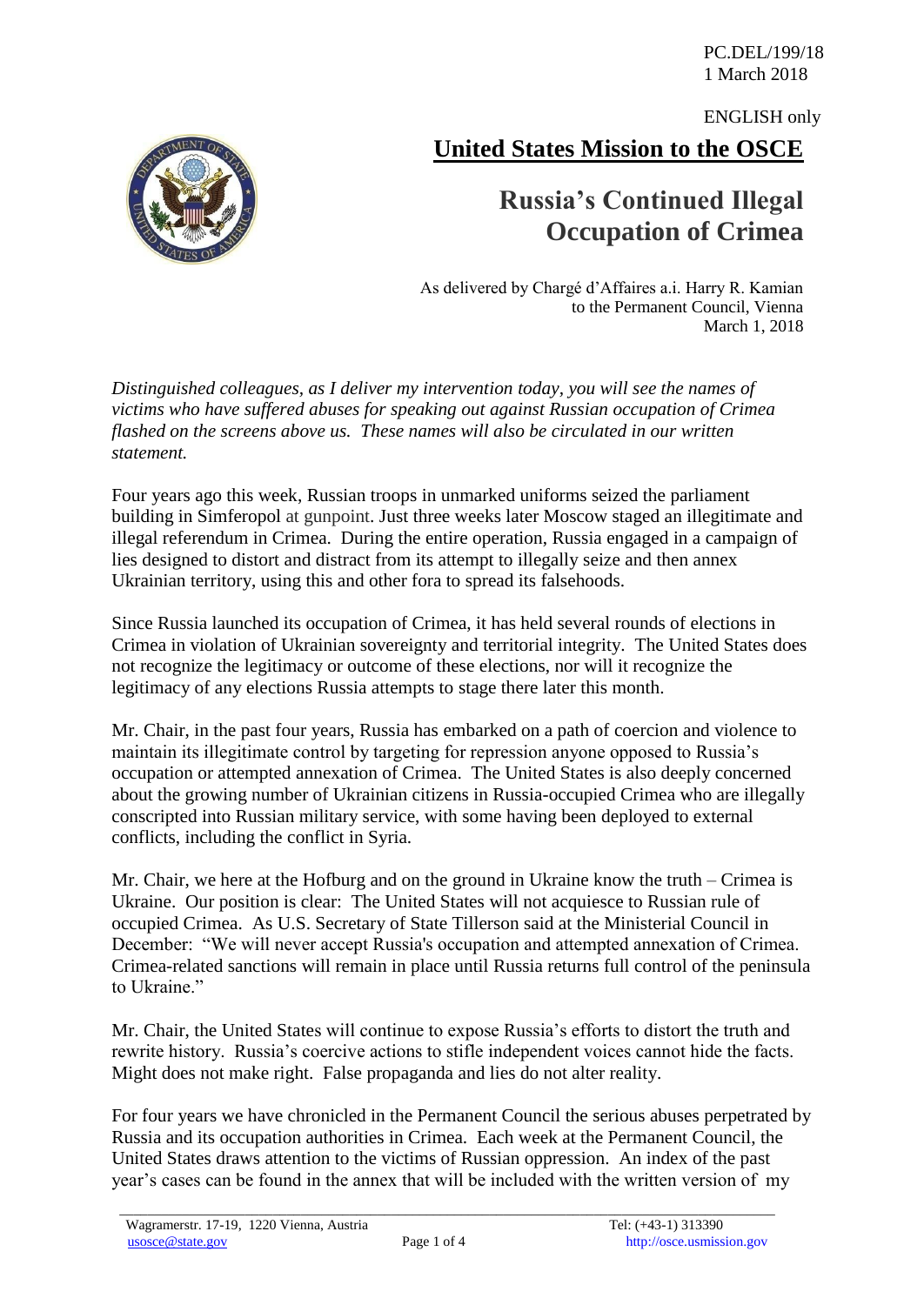intervention, which we will circulate. We have drawn attention to egregious practices that Russian security forces have reportedly committed or condoned, including extrajudicial killings, kidnappings, raids, disappearances, arbitrary detention, physical abuse, torture, deportation, harassment, forced psychiatric hospitalization, and politically-motivated prosecution, among other coercive practices.

Mr. Chair, at a side event on Crimea and eastern Ukraine earlier this week here at the Hofburg, we heard directly from civil society about these very same concerns. Oleksandra Romantsova from the Center for Civil Liberties provided detailed accounts of Russia's attacks on Crimean Tatars, ethnic Ukrainians, pro-Ukraine activists, and independent journalists, who have been subjected to politically motivated persecution and repression. The fact that 32 OSCE participating States co-sponsored the event demonstrates the urgency that the majority of delegations in our Organization places on the issue of abuses in Crimea.

In fact, the number of victims is alarming. In 2017 occupying Russian security forces killed at least four people, took 16 new political prisoners, caused 16 disappearances, detained 286 people, conducted 62 searches, made 46 arrests, and levied 104 fines against people simply for speaking out against Russian rule in Crimea, according to the Crimean Tatar Resource Center. According to the Crimea Human Rights Group, there have been at least 70 politically-motivated imprisonments since the occupation began, and at least 55 of these individuals are still in prison. This does not include the many other Ukrainians from elsewhere in Ukraine also languishing in Russian prisons.

Independent media and civil society have been subjected to unrelenting repression. The Crimean Tatar self-governing body, the *Mejlis*, remains banned on fabricated charges of being a so-called "extremist" organization. Its brave leaders continue to represent Crimean Tatars still in Crimea to the international community from their places in exile.

Russia's attacks and abuses have a chilling effect on the freedoms of expression, association and peaceful assembly, and religion or belief. Yet, courageous individuals continue to speak out against the occupation and against the abuses perpetrated by Russian security forces. The United States views with particular concern the treatment of the over 100 individuals who participated in individual protests against Russian persecution on October 14. They protested alone, and they protested peacefully, to stand up for their rights and those of their neighbors and community. Since then, they have faced administrative fines, detention, and heightened harassment.

We call on Russia to end its repression of the Crimean Tatars and to stop its oppression of anyone daring to criticize the actions of the Russian occupiers and of Russia's attempted annexation of Crimea. Russia's egregious abuses and violations of Ukraine's sovereignty and territorial integrity are an assault on the citizens of Ukraine, and on our global order. Russia's attempted annexation of Crimea and its policy of repression to enforce its occupation are a rejection of the foundations of over 70 years of our post-war international order.

Mr. Chair, the United States affirms its full support for Ukraine's sovereignty, independence, and territorial integrity within its internationally-recognized borders. We reiterate, Crimearelated sanctions will remain in place until Russia returns full control of the peninsula to Ukraine. We again call on Russia to observe the Helsinki Final Act, in which all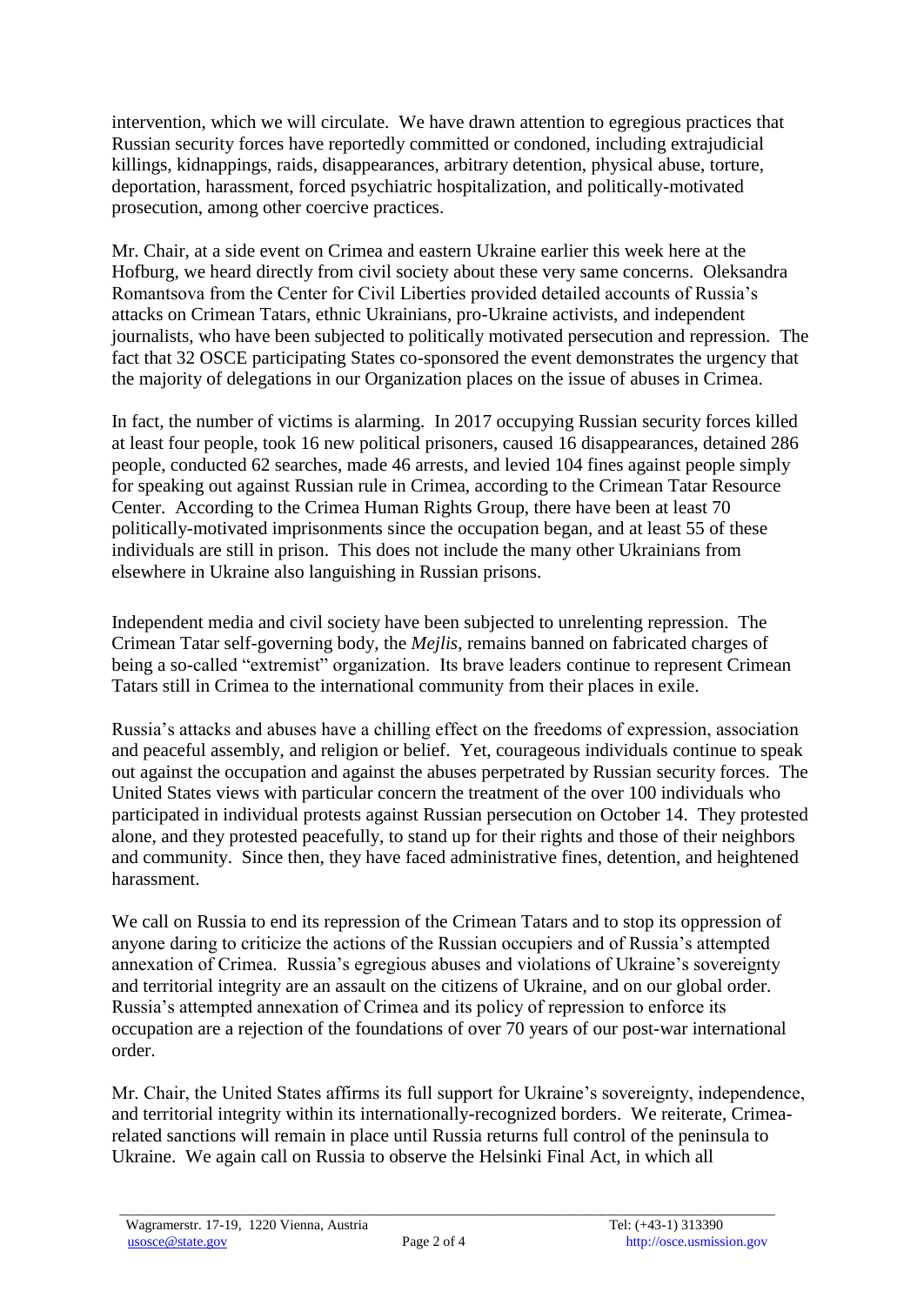participating States acknowledged that one another's frontiers are inviolable and committed to respect the sovereignty and territorial integrity of each participating State.

Thank you, Mr. Chair.

\_\_\_\_\_\_\_\_\_\_\_\_\_\_\_\_\_\_\_\_\_\_\_\_\_\_\_\_\_\_\_\_\_\_\_\_\_\_\_\_\_\_\_\_\_\_\_\_\_\_\_\_\_\_\_\_\_\_\_\_\_\_\_\_\_\_\_\_\_\_\_\_\_\_\_\_\_\_\_\_\_\_\_\_\_\_\_\_\_\_\_\_\_\_